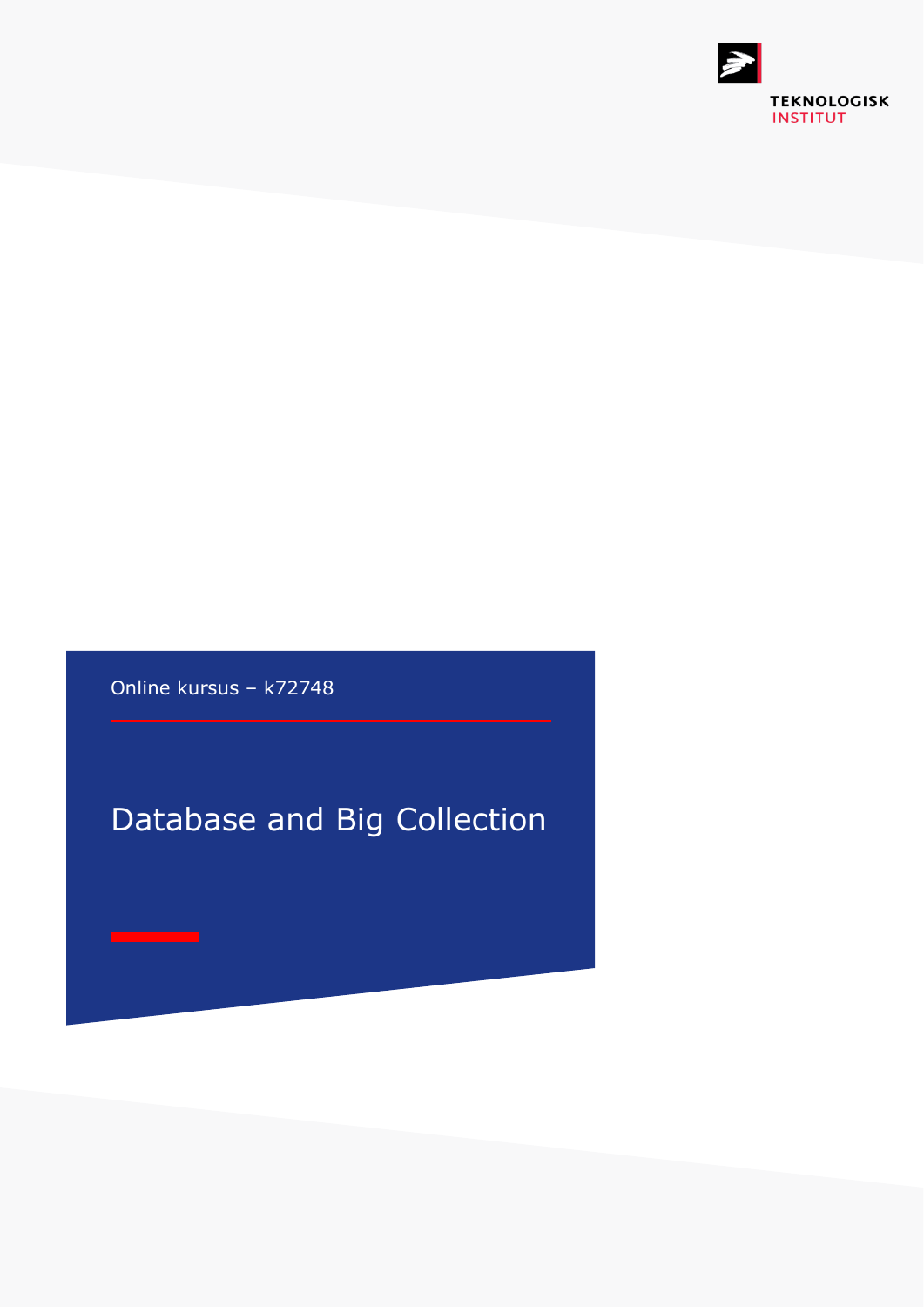| <b>Title</b>                                                       | <b>Estimated</b><br><b>Duration (hrs)</b> |
|--------------------------------------------------------------------|-------------------------------------------|
| <b>Google Cloud</b>                                                | 1,40                                      |
| <b>Container, Compute, and App Engine with Networking Services</b> | 1,40                                      |
| <b>Google Cloud Big Data and Machine Learning</b>                  | 1,20                                      |
| <b>Ecosystem for Hadoop</b>                                        | 1,60                                      |
| <b>Installation of Hadoop</b>                                      | 2,50                                      |
| Data Repository with HDFS and HBase                                | 2,10                                      |
| <b>Data Repository with Flume</b>                                  | 2,00                                      |
| Data Repository with Sqoop                                         | 1,40                                      |
| Data Refinery with YARN and MapReduce                              | 1,60                                      |
| Data Factory with Hive                                             | 2,10                                      |
| Data Factory with Pig                                              | 1,90                                      |
| Data Factory with Oozie and Hue                                    | 2,70                                      |
| Data Flow for the Hadoop Ecosystem                                 | 1,90                                      |
| <b>Apache Hadoop</b>                                               | 2,00                                      |
| <b>MapReduce Essentials</b>                                        | 2,00                                      |
| <b>Designing Hadoop Clusters</b>                                   | 2,20                                      |
| <b>Hadoop in the Cloud</b>                                         | 2,90                                      |
| <b>Deploying Hadoop Clusters</b>                                   | 3,00                                      |
| <b>Hadoop Cluster Availability</b>                                 | 2,80                                      |
| <b>Securing Hadoop Clusters</b>                                    | 3,50                                      |
| <b>Operating Hadoop Clusters</b>                                   | 2,90                                      |
| <b>Stabilizing Hadoop Clusters</b>                                 | 3,70                                      |
| <b>Capacity Management for Hadoop Clusters</b>                     | 2,20                                      |
| <b>Performance Tuning of Hadoop Clusters</b>                       | 2,70                                      |
| <b>Cloudera Manager and Hadoop Clusters</b>                        | 3,80                                      |
| <b>Apache Kafka Operations</b>                                     | 2,30                                      |
| <b>Apache Kafka Development</b>                                    | 1,40                                      |
| <b>Big Data Corporate Leadership Perspective</b>                   | 1,00                                      |
| The Big Data Technology Wave                                       | 1,80                                      |
| <b>Big Data Opportunities and Challenges</b>                       | 1,80                                      |
| <b>Big Data Engineering Perspectives</b>                           | 1,10                                      |
| <b>Big Data - The Legal Perspective</b>                            | 0,70                                      |
| <b>Big Data Marketing Perspective</b>                              | 0,80                                      |
| <b>Big Data Strategic Planning</b>                                 | 0,90                                      |
| <b>Big Data Sales Perspective</b>                                  | 0,70                                      |
| <b>Business Intelligence with QlikView</b>                         | 2,30                                      |
| <b>Data Modeling</b>                                               | 2,70                                      |
| <b>Macros and Properties</b>                                       | 0,60                                      |
| Data Governance and Metadata Management                            | 1,80                                      |
| <b>Dashboards and Comparative Analysis</b>                         | 0,80                                      |
| <b>Scripting and Designing</b>                                     | 2,20                                      |
| <b>Application Deployment and Performance</b>                      | 1,90                                      |
| <b>Server</b>                                                      | 1,10                                      |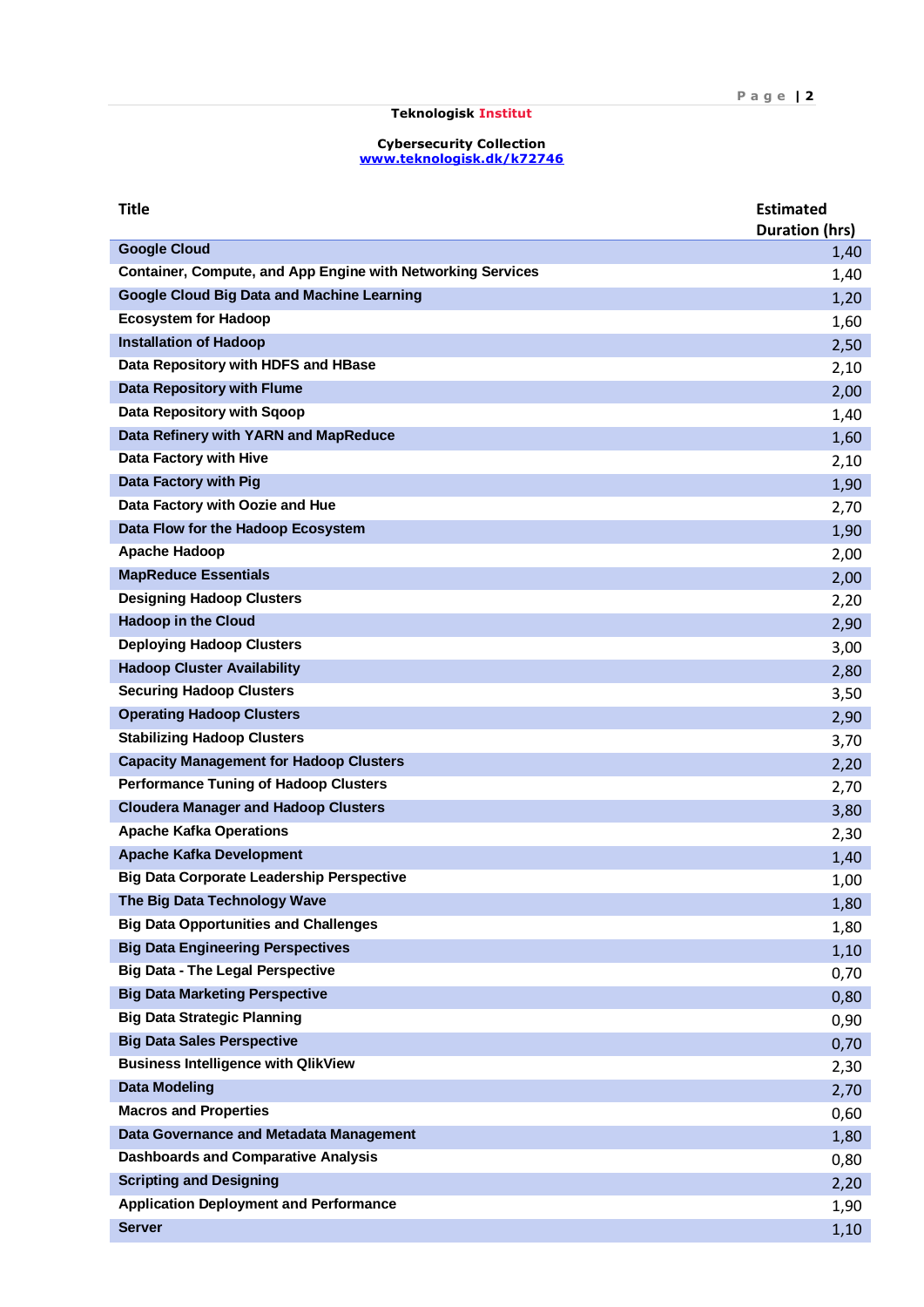| <b>Introduction to Digital Currency</b>                                        | 1,30 |
|--------------------------------------------------------------------------------|------|
| <b>The Basics of Blockchain</b>                                                | 1,20 |
| <b>Bitcoin Technology Fundamentals</b>                                         | 1,20 |
| <b>Working with Bitcoin</b>                                                    | 0,80 |
| Cassandra vs. SQL                                                              | 2,90 |
| <b>Working with Cassandra</b>                                                  | 1,80 |
| An Overview of Apache Cassandra                                                | 2,10 |
| SQL Server Database Fundamentals: Design Principles and Data Manipulation      | 3,30 |
| SQL Server Database Fundamentals: Creating, Optimizing, and Securing Databases | 2,60 |
| <b>Data Visualization: Essentials</b>                                          | 1,80 |
| <b>Generic Database Fundamentals: Architecture and Normalization Concepts</b>  | 3,20 |
| Generic Database Fundamentals: Relation Algebra, SQL, and Concurrency Concepts | 3,60 |
| Generic Design and Modeling Databases: Concepts and Conceptual Design          | 2,20 |
| Generic Design and Modeling Databases: Logical and Physical Design             | 3,00 |
| Apache HBase Fundamentals: Installation, Architecture, and Data Modeling       | 1,70 |
| Apache HBase Fundamentals: Access Data through the Shell and Client API        | 2,10 |
| Apache HBase Fundamentals: Advanced API, Administration, and MapReduce         | 2,00 |
| <b>NoSQL Concepts and Background</b>                                           | 2,00 |
| <b>NoSQL Models and Applications</b>                                           | 2,10 |
| <b>Programming with NoSQL</b>                                                  | 2,00 |
| In Depth with NoSQL                                                            | 1,00 |
| <b>Splunk Fundamentals</b>                                                     | 1,40 |
| <b>Using Your Data with Splunk</b>                                             | 1,00 |
| <b>Splunk Administration</b>                                                   | 1,70 |
| <b>Splunk Visualizations and Dashboards</b>                                    | 1,60 |
| <b>Indexers, Clusters, and Advanced Search</b>                                 | 1,70 |
| PostgreSQL Database Fundamentals Part #1                                       | 3,10 |
| PostgreSQL Database Fundamentals Part #2                                       | 2,70 |
| <b>Predictive Analytics &amp; Big Data</b>                                     | 0,60 |
| <b>Process &amp; Application</b>                                               | 1,00 |
| <b>Key Statistical Concepts</b>                                                | 1,00 |
| <b>Correlation &amp; Regression</b>                                            | 0,60 |
| <b>Data Collection &amp; Exploration</b>                                       | 0,80 |
| Data Mining, Data Distributions, & Hypothesis Testing                          | 0,70 |
| <b>Data Preprocessing</b>                                                      | 0,50 |
| Data Reduction & Exploratory Data Analysis (EDA)                               | 0,80 |
| K-Nearest Neighbor (k-NN) & Artificial Neural Networks                         | 0,80 |
| A/B Testing, Bayesian Networks, and Support Vector Machine                     | 0,80 |
| <b>Clustering Techniques</b>                                                   | 0,70 |
| <b>Linear and Logistic Regression</b>                                          | 0,80 |
| <b>Text Mining &amp; Social Network Analysis</b>                               | 0,90 |
| <b>Time Series Modeling</b>                                                    | 0,60 |
| Machine Learning, Propensity Score, & Segmentation Modeling                    | 0,90 |
| <b>Random Forest &amp; Uplift Models</b>                                       | 0,70 |
| <b>Model Life Cycle Management</b>                                             | 0,60 |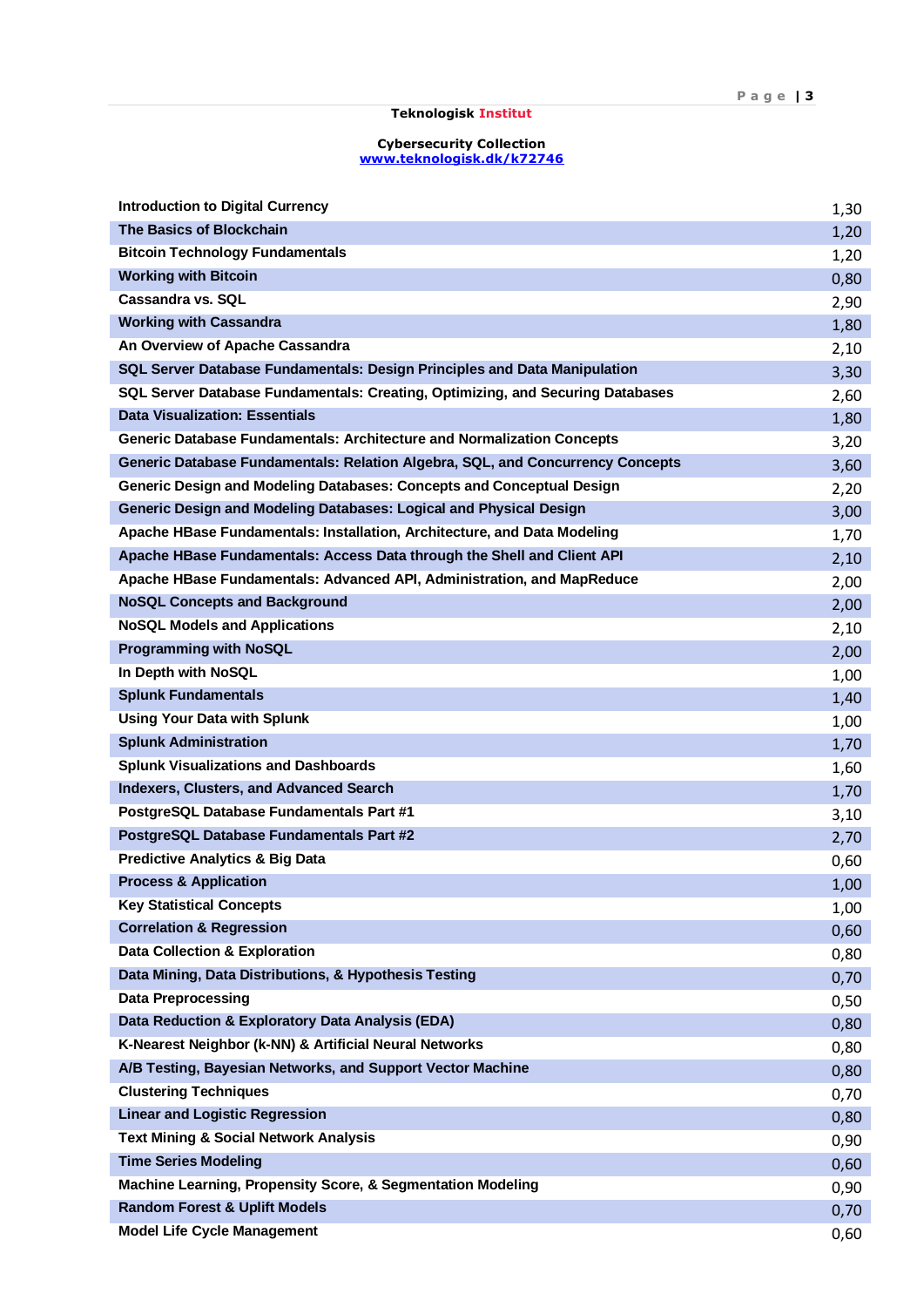| <b>Model Development, Validation, &amp; Evaluation</b>                  | 1,00 |
|-------------------------------------------------------------------------|------|
| <b>RavenDB Overview</b>                                                 | 2,50 |
| <b>RavenDB Integration</b>                                              | 2,40 |
| <b>Base SAS 9 Programming: The SAS Environment</b>                      | 1,40 |
| <b>Base SAS 9 Programming: Introduction to Data Sets</b>                | 2,00 |
| Base SAS 9 Programming: Working with Data Sets                          | 1,80 |
| <b>Base SAS 9 Programming: Creating Reports</b>                         | 1,50 |
| Base SAS 9 Programming: Inputs and Outputs                              | 2,10 |
| <b>Base SAS 9 Programming: Data Structures</b>                          | 1,50 |
| Microsoft SQL Server 2016: Encryption                                   | 1,60 |
| Microsoft SQL Server 2016: Data Access and Permissions                  | 2,20 |
| Microsoft SQL Server 2016: Auditing                                     | 2,00 |
| Microsoft SQL Server 2016: Backing Up Databases                         | 1,80 |
| Microsoft SQL Server 2016: Restoring Databases                          | 2,10 |
| Microsoft SQL Server 2016: Managing Database Integrity                  | 0,90 |
| Microsoft SQL Server 2016: Monitoring Database Activity and Queries     | 2,20 |
| Microsoft SQL Server 2016: Monitoring SQL Server Instances              | 2,10 |
| Microsoft SQL Server 2016: Managing Indexes and Statistics              | 1,50 |
| Microsoft SQL Server 2016: High Availability and Disaster Recovery      | 1,80 |
| SQL Server 2016 Database Objects                                        | 1,80 |
| SQL Server 2016 Indexes and Views                                       | 2,10 |
| <b>Columnstore Indexes</b>                                              | 1,50 |
| <b>Programmability Objects</b>                                          | 2,50 |
| <b>Triggers and Functions</b>                                           | 1,90 |
| <b>Transactions and Isolation Levels</b>                                | 1,70 |
| <b>Managing Database Concurrency</b>                                    | 1,80 |
| <b>Optimize SQL Database Objects and Infrastructure</b>                 | 2,00 |
| <b>Database Instances</b>                                               | 2,20 |
| <b>Performance Tuning</b>                                               | 2,10 |
| Introduction to SQL                                                     | 2,90 |
| <b>Introduction to SQL: Managing Table Design</b>                       | 1,90 |
| Introduction to SQL: Multiple Tables and Advanced Queries               | 2,70 |
| Introduction to SQL: Views, Transactions, and SQL Security Architecture | 3,20 |
| <b>Components of a SQL Server 2016 Installation</b>                     | 2,00 |
| Installing and Upgrading SQL Server 2016                                | 1,80 |
| <b>SQL Server Virtual Machines on Azure</b>                             | 1,90 |
| <b>SQL Server Instances and Storage Considerations</b>                  | 1,60 |
| Microsoft Azure SQL Database Security                                   | 1,60 |
| <b>Azure SQL Database Encryption</b>                                    | 1,60 |
| <b>SQL Server Performance Settings</b>                                  | 1,30 |
| Deploying Applications to Microsoft Azure SQL Databases                 | 1,60 |
| <b>Azure Virtual Machines</b>                                           | 1,50 |
| <b>Migrating Client Applications</b>                                    | 1,40 |
| <b>T-SQL Querying</b>                                                   | 2,20 |
| <b>Querying and Manipulating Data</b>                                   | 2,20 |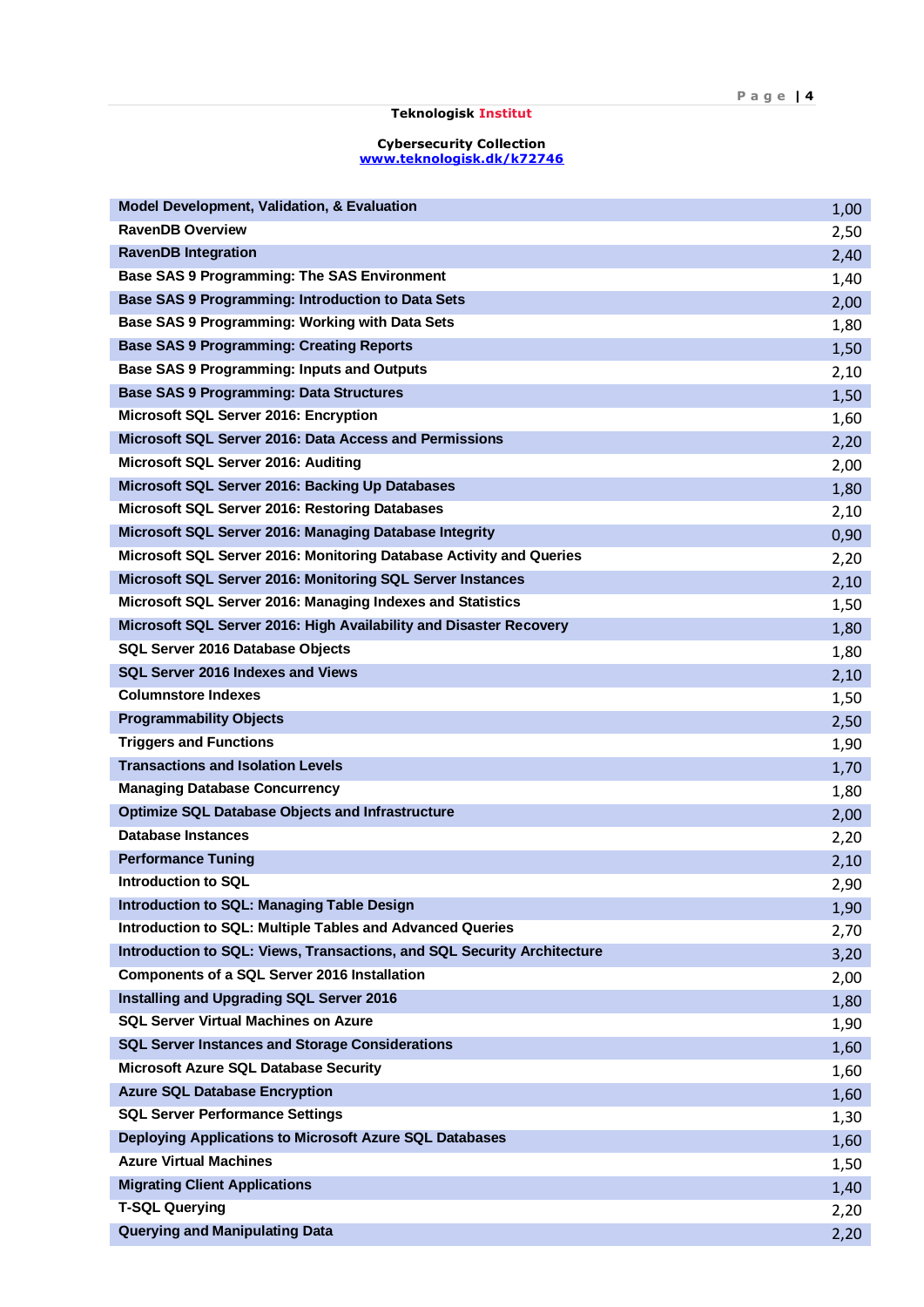| Filter and Modify Data in SQL Server 2016                                          | 2,30 |
|------------------------------------------------------------------------------------|------|
| <b>Using Functions in SQL Server 2016</b>                                          | 1,60 |
| Aggregating Data in SQL Server 2016                                                | 2,30 |
| <b>Subqueries and Predicate</b>                                                    | 1,60 |
| Operators and Expressions in SQL Server 2016                                       | 1,60 |
| Database Programmability Objects and Non-Relational Data                           | 2,00 |
| <b>Teradata Basics: Relational Database and Data Warehouse Basics</b>              | 1,90 |
| <b>Teradata Basics: Communication and Database Security</b>                        | 2,40 |
| <b>Teradata Basics: Data Storage and Access Methods</b>                            | 2,80 |
| Teradata SQL: The SELECT Statement, Joins, and Subqueries                          | 3,40 |
| Teradata SQL: Functions, Data Conversions, and Working with Time                   | 2,50 |
| Teradata SQL: DDL, DML, and SQL Optimization                                       | 2,80 |
| Microsoft Dynamics CRM 2013: Forms, Marketing, Contacts, and Processes             | 0,90 |
| Microsoft Dynamics CRM 2013 - Customization and Configuration: Introduction        | 2,40 |
| Microsoft Dynamics CRM 2013 - Customization and Configuration: Entities            | 2,10 |
| Microsoft Dynamics CRM 2013 - Customization and Configuration: Relationships       | 1,50 |
| <b>Application Skills in Microsoft Dynamics CRM 2013</b>                           | 2,70 |
| <b>Sales Automation in Microsoft Dynamics CRM 2013</b>                             | 2,50 |
| <b>Marketing Automation in Microsoft Dynamics CRM 2013</b>                         | 2,20 |
| <b>Customer Service Automation in Microsoft Dynamics CRM 2013</b>                  | 2,90 |
| Microsoft SharePoint Server 2013 - Developing Core Solutions: Managing Data        | 2,00 |
| Data Warehousing with Azure: Architecture & Modeling Techniques                    | 1,30 |
| Data Warehousing with Azure: Implementing Azure SQL Data Warehouse                 | 1,10 |
| Data Warehousing with Azure: Working with SQL Data Warehouse Objects               | 1,50 |
| Data Warehousing with Azure: Analytics and Reporting                               | 0,80 |
| Data Warehousing with Azure: Data Lake Implementation Using Azure                  | 1,00 |
| Data Warehousing with Azure: Managing Azure Data Lake                              | 1,00 |
| Data Warehousing with Hadoop: Managing Big Data Using HDInsight Hadoop             | 1,10 |
| Data Warehousing with Hadoop: Microsoft Analytics Platform System and Hive         | 1,50 |
| Data Warehousing with Hadoop: HDInsight and Retail Sales Implementation Using Hive | 0,80 |
| Data Warehousing with Hadoop: Spark, HDInsight and Cluster Management              | 0,90 |
| Microsoft SQL Server 2014 - Designing BI Solutions: BI Infrastructure Design       | 3,20 |
| Microsoft SQL Server 2014 - Designing BI Solutions: Extract, Transform, and Load   | 2,90 |
| Microsoft SQL Server 2014 - Designing BI Solutions: Data Models                    | 2,80 |
| Microsoft SQL Server 2014 - Designing BI Solutions: Reporting Services             | 2,80 |
| Microsoft SQL Server 2014 - Designing BI Solutions: SharePoint Integration         | 2,50 |
| Microsoft SQL Server 2014 - Designing BI Solutions: MDX Queries and Performance    | 3,00 |
| Microsoft SQL Server 2014 - Designing BI Solutions: Availability and Recovery      | 2,40 |
| Microsoft SQL Server 2014 - Designing Solutions: Planning Infrastructure           | 3,00 |
| Microsoft SQL Server 2014 - Designing Solutions: Private Clouds                    | 2,00 |
| Microsoft SQL Server 2014 - Designing Solutions: Windows Azure SQL Database        | 2,50 |
| Microsoft SQL Server 2014 - Designing Solutions: High Availability                 | 1,80 |
| Microsoft SQL Server 2014 - Designing Solutions: Clustering and AlwaysOn           | 2,50 |
| Microsoft SQL Server 2014 - Designing Solutions: Backup and Recovery               | 2,80 |
| TestPrep 70-464 Developing Microsoft SQL Server Databases                          | 2,10 |
|                                                                                    |      |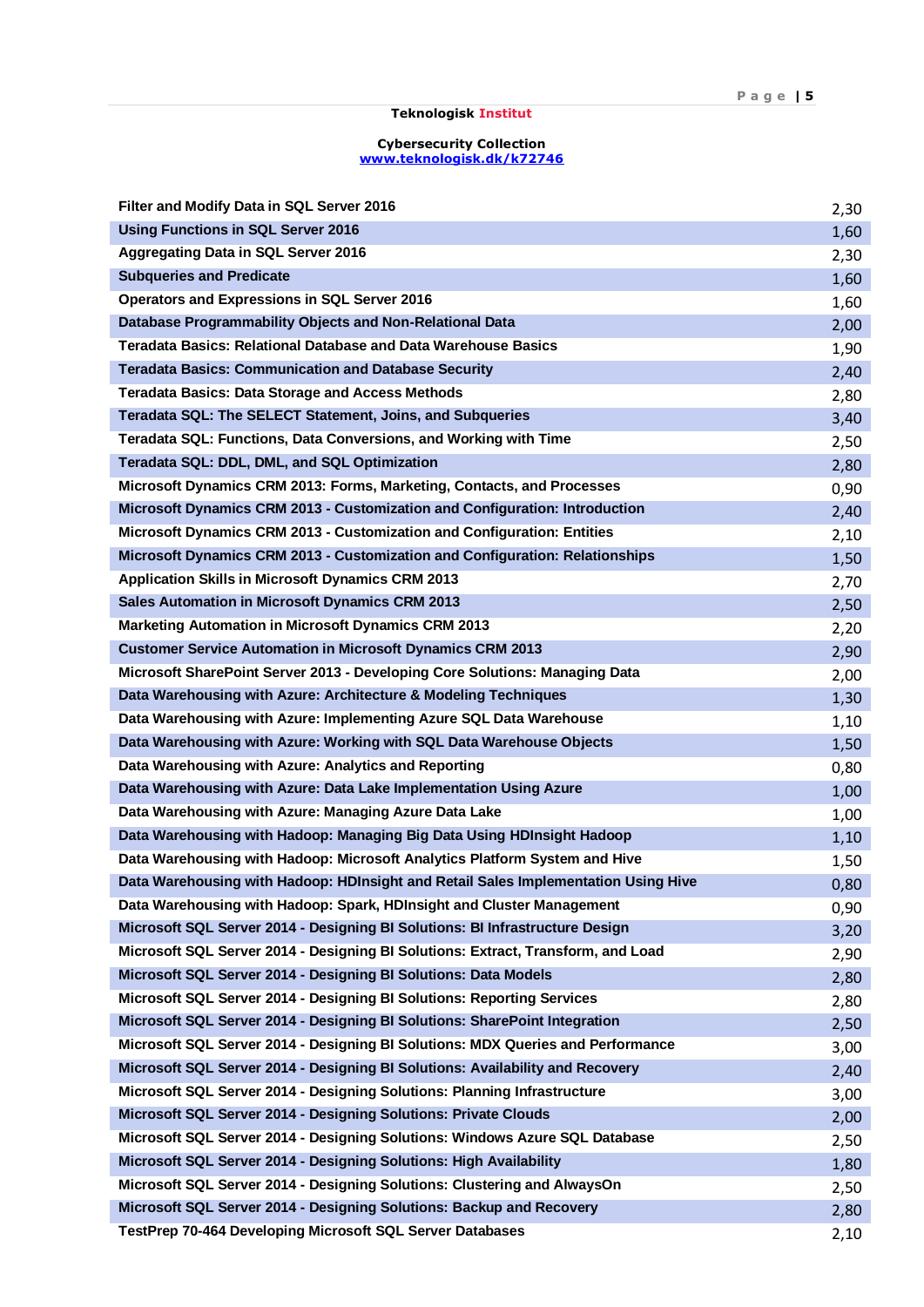| Microsoft SQL Server Data Warehousing and Business Intelligence Overview         | 2,00 |
|----------------------------------------------------------------------------------|------|
| TestPrep 70-463 Implementing a Data Warehouse with SQL Server 2012/2014          | 2,00 |
| Microsoft SQL Server 2014: Design and Install Analysis Services and Tools        | 2,00 |
| Microsoft SQL Server 2014: Designing Multidimensional Models and Data Sources    | 2,00 |
| Microsoft SQL Server: Implement and Configure Cubes                              | 1,80 |
| Microsoft SQL Server 2014: Design and Implement Dimensions                       | 2,10 |
| Microsoft SQL Server: Implement Partitions and Custom Logic                      | 2,40 |
| Microsoft SQL Server 2014: MDX Queries, Process Models, and Deploy Databases     | 2,50 |
| Microsoft SQL Server 2014: Manage, Maintain, and Troubleshoot SSAS               | 2,00 |
| Microsoft SQL Server 2014: Create and Manage Tabular Data Models                 | 2,80 |
| Microsoft SQL Server 2014: Design Reports and Create Data Sources and Datasets   | 2,10 |
| Microsoft SQL Server 2014: Report Formatting and Interactivity                   | 2,60 |
| Microsoft SQL Server 2014: Manage Reporting Services                             | 1,60 |
| Microsoft SQL Server 2014: Process Report and Create Subscriptions and Schedules | 1,30 |
| <b>Designing and Implementing Dimensions</b>                                     | 1,20 |
| <b>Designing a Fact Table</b>                                                    | 1,10 |
| <b>Connection Managers and Data Sources</b>                                      | 1,20 |
| <b>Designing Data Flow</b>                                                       | 1,10 |
| <b>Data Flow Implementation</b>                                                  | 1,10 |
| <b>SSIS Package Execution and Script Tasks</b>                                   | 1,30 |
| <b>Designing Control Flow</b>                                                    | 1,10 |
| <b>Implementing Control Flow</b>                                                 | 1,20 |
| <b>SSIS Variables</b>                                                            | 0,60 |
| <b>SSIS Packages</b>                                                             | 1,70 |
| <b>Data Load Options</b>                                                         | 1,00 |
| <b>Script Components</b>                                                         | 0,80 |
| <b>SSIS Components</b>                                                           | 1,70 |
| Auditing, Logging, and Event Handling                                            | 0,90 |
| <b>Troubleshooting Data Integration</b>                                          | 1,00 |
| <b>SSIS Solutions</b>                                                            | 0,80 |
| <b>SSIS Security</b>                                                             | 1,10 |
| Data Quality Services (DQS) and Master Data Services (MDS)                       | 1,20 |
| <b>Data Quality Projects</b>                                                     | 0,80 |
| TestPrep 70-462 Administering Microsoft SQL Server 2012/2014 Databases           | 2,00 |
| Microsoft SQL Server 2012: Creating Database Objects                             | 2,00 |
| TestPrep 70-461 Querying Microsoft SQL Server 2012/2014                          | 2,00 |
| Microsoft SQL Server 2012: Querying Basics and Modifying Data                    | 1,50 |
| Microsoft SQL Server 2012: Manipulate Data Using Operators and Functions         | 2,00 |
| Microsoft SQL Server 2012: Creating Functions and Triggers                       | 1,00 |
| Microsoft SQL Server 2012: Creating Programming Objects and Optimizing Queries   | 2,00 |
| Microsoft SQL Server 2012: Managing XML Data                                     | 2,00 |
| Mentoring 70-461 Querying Microsoft SQL Server 2012                              | 0,00 |
| Mentoring 70-462 Administering Microsoft SQL Server 2012 Databases               | 0,00 |
| Microsoft PowerShell and SQL Server: Introduction                                | 2,30 |
| Microsoft PowerShell and SQL Server: Database Management                         | 2,50 |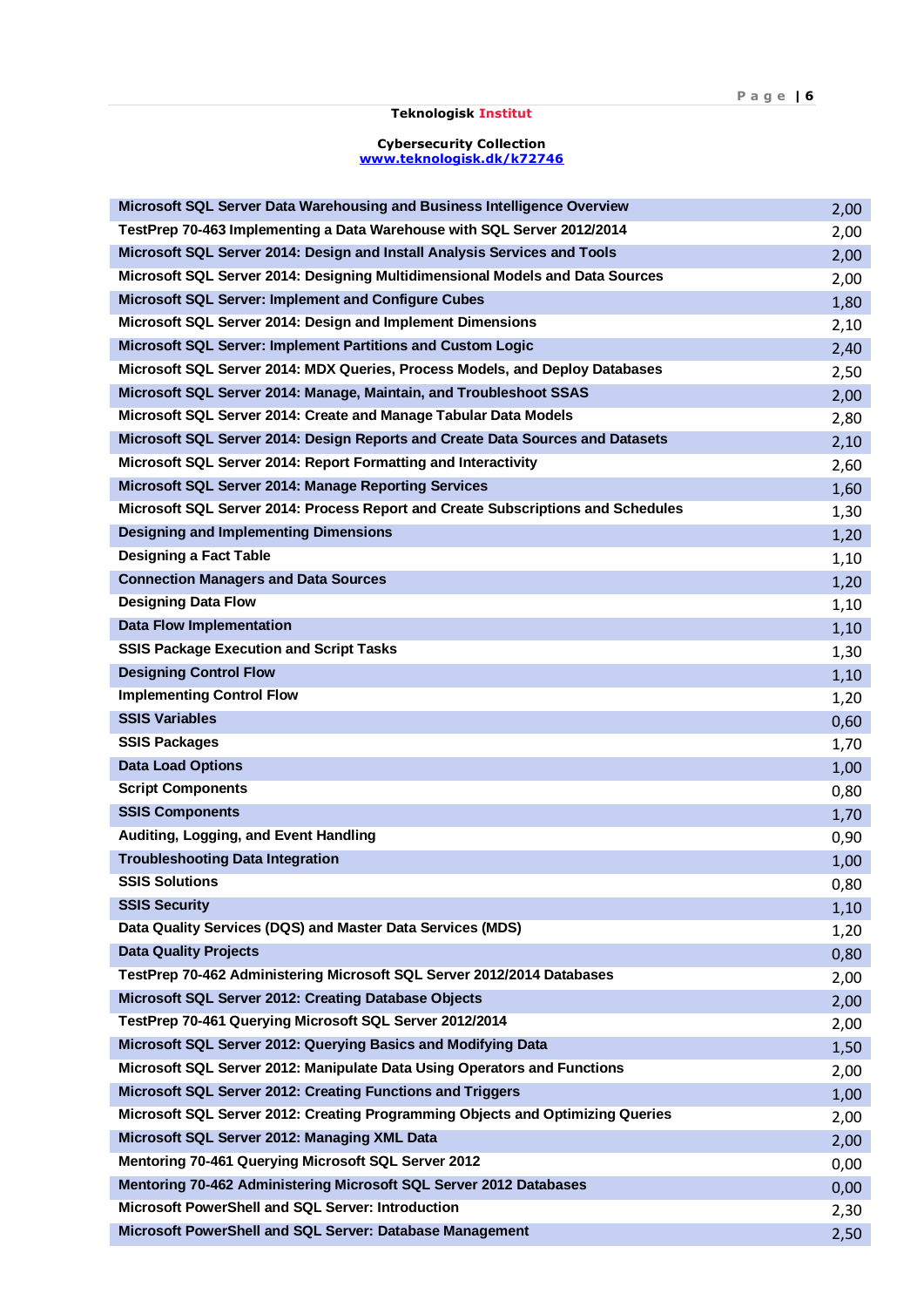| Oracle Database 12c - Backup and Recovery: Configuring for Recoverability        | 2,50 |
|----------------------------------------------------------------------------------|------|
| Oracle Database 12c - Backup and Recovery: Performing and Managing Backups       | 1,90 |
| Oracle Database 12c - Backup and Recovery: Failure and Recovery Concepts         | 1,40 |
| Oracle Database 12c - Backup and Recovery: Perform Recovery and Secure Backup    | 2,10 |
| Oracle Database 12c - Backup and Recovery: Using Flashback Technologies          | 1,80 |
| Oracle Database 12c - Backup and Recovery: Transporting Data and Performing PITR | 1,50 |
| Oracle Database 12c - Backup and Recovery: Duplicating Databases and Tuning RMAN | 1,70 |
| Managing an Oracle Database 12c Instance                                         | 2,50 |
| <b>Connectivity and Space Management in Oracle Database 12c</b>                  | 2,60 |
| User Security and Auditing in Oracle Database 12c                                | 2,30 |
| Backing Up, Recovering, Importing, and Exporting Data in Oracle Database 12c     | 2,30 |
| Database Maintenance and Performance Tuning in Oracle Database 12c               | 2,00 |
| SQL Tuning, Resource Management, and Job Scheduling in Oracle Database 12c       | 2,70 |
| Oracle Database 12c - Introduction to SQL: Relational Database and SQL Developer | 1,80 |
| Oracle Database 12c - Introduction to SQL: SQL*Plus and SELECT Statement         | 1,20 |
| Oracle Database 12c - Introduction to SQL: Restrict, Sort, and Customize Output  | 2,30 |
| Oracle Database 12c - Introduction to SQL: Data Conversion and Aggregating Data  | 1,80 |
| Oracle Database 12c - Introduction to SQL: Working with Joins and Subqueries     | 1,90 |
| Oracle Database 12c - Introduction to SQL: Data Manipulation Language            | 1,90 |
| Oracle Database 12c - Introduction to SQL: Working with SET Operators and DDL    | 1,80 |
| TestPrep 1Z0-060 Upgrade to Oracle Database 12c                                  | 2,00 |
| TestPrep 1Z0-052 Oracle Database 11g: Administration I                           | 1,50 |
| TestPrep 1Z0-053 Oracle Database 11g: Administration II                          | 1,80 |
| Oracle Database 11g Release 2: Database Architecture and Installation            | 2,00 |
| Oracle Database 11g Release 2: Database Creation and Instance Management         | 2,00 |
| Oracle Database 11g Release 2: The ASM Instance and Network Connectivity         | 2,00 |
| Oracle Database 11g Release 2: Storage Structures and User Security              | 1,50 |
| Oracle Database 11g Release 2: Managing Concurrency, Undo, and Auditing          | 1,50 |
| Oracle Database 11g Release 2: Managing Database Maintenance and Performance     | 1,50 |
| Oracle Database 11g Release 2: Backup and Recovery                               | 1,50 |
| Oracle Database 11g Release 2: Moving Data and Oracle Support                    | 1,50 |
| Oracle Database 11g Release 2: Database Architecture and Recovery Operations     | 1,50 |
| Oracle Database 11g Release 2: The RMAN Catalog and Creating Backups             | 2,00 |
| Oracle Database 11g Release 2: Performing Restore and Recovery Tasks             | 1,00 |
| Oracle Database 11g Release 2: Using, Monitoring and Tuning RMAN                 | 1,50 |
| Oracle Database 11g Release 2: Database Diagnostics and Flashback Technologies   | 2,00 |
| Oracle Database 11g Release 2: Managing Database Memory and Performance          | 2,00 |
| Oracle Database 11g Release 2: Managing Database Resources and the Scheduler     | 1,50 |
| Oracle Database 11g Release 2: Managing Database Space and Duplication           | 2,00 |
| Oracle Database 11g Release 2: Installation and Oracle Restart                   | 2,00 |
| Oracle Database 11g Release 2: ASM, Storage and Partitioning Enhancements        | 2,00 |
| Oracle Database 11g Release 2: Oracle Partitioning and Security Features         | 2,00 |
| Oracle Database 11g Release 2: Using Change Management Solutions                 | 2,00 |
| Oracle Database 11g Release 2: Intelligent Infrastructure Enhancements           | 1,50 |
| Oracle Database 11g Release 2: Diagnosability Enhancements                       | 1,00 |